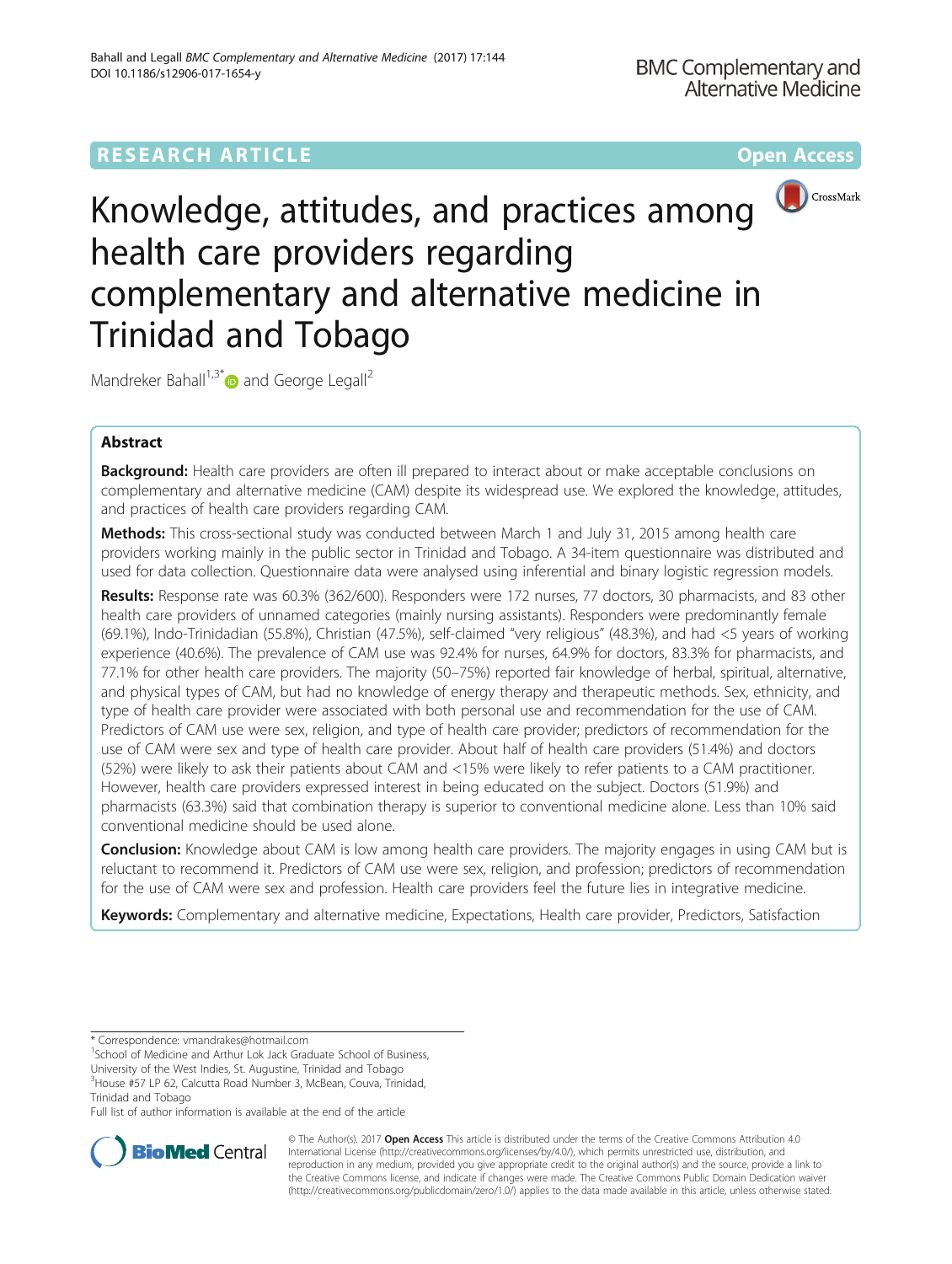## Background

Advances in conventional health care have led to improved morbidity, mortality, and quality of life. However, complementary and alternative medicine (CAM) is still widely used across the globe. CAM is defined as "a group of diverse medical and health care systems, practices, and products that are not generally considered part of conventional medicine" [\[1\]](#page-7-0). The global prevalence of CAM use is 9.8–76.0% [[2\]](#page-7-0) and varies greatly from country to country, e.g., 38% in the United States among adults [\[3](#page-7-0)], 51.8% in the United Kingdom [\[4](#page-7-0)], 68.9% in Australia [[5\]](#page-7-0), and 74.8% in South Korea [\[6](#page-7-0)]. In Trinidad and Tobago, inhabitants have been traditionally exposed to home remedies and unconventional medical practices [\[7](#page-7-0)] that are still used in part due to the lack of available conventional health care [[8\]](#page-7-0) but also to improve holistic care [[9](#page-7-0), [10\]](#page-7-0). The types of CAM used in Trinidad and Tobago include herbal medicines [\[11](#page-7-0)–[13](#page-7-0)], massage [[14](#page-7-0)], Traditional medicine [[15](#page-7-0)], megavitamins, folk remedies, energy healing, and homeopathy [\[16\]](#page-7-0), which are similar to those used commonly in the United States [\[17](#page-7-0)]. Other types of CAM used in Trinidad and Tobago are special prayers [\[18\]](#page-7-0), a multitude of vitamins for healing and vitality ("boosters"), chelation therapy, Reiki therapy [[19](#page-7-0)], Chinese and Ayurvedic medicine [[18](#page-7-0)] and acupuncture [\[20\]](#page-7-0).

CAM is of medical interest because of its perceived benefits [[10\]](#page-7-0). According to patients, CAM is used for curing [\[21](#page-7-0)], counteracting the side effects of conventional medicine [[22, 23\]](#page-7-0), providing and promoting wellness and holistic care [[24\]](#page-7-0), maintaining wellness [[25\]](#page-7-0), and fulfilling the expectations of health care providers [\[26](#page-7-0)]. Many patients present to health care providers to treat complications of CAM [\[27](#page-7-0)], including drug interactions [\[28](#page-7-0)], and for advice. This is compounded by pharmacists' and physicians' lack of knowledge, confidence, and training to provide proper guidance to the increasing number of CAM users [[29\]](#page-7-0). HCPs have also developed a heightened interest about CAM [\[30](#page-7-0)]. Furthermore, the issues of safety and efficacy, lack of supporting scientific evidence, and non-disclosure of information [[31](#page-8-0)] have made CAM a major public health problem leading to delayed treatment, disease complications, and even death [[32\]](#page-8-0). This study explores the knowledge, attitudes, and practices of HCPs with regard to CAM.

# Methods

This cross-sectional study was conducted between March 1, 2015 and July 31, 2015 among all doctors, nurses, pharmacists and other clinical staff of any ethnicity and gender working mainly in the public health sector of one of the five Regional Health Authorities in Trinidad and Tobago and general practitioners working in Trinidad. The inclusion criterion was consent to participate in the study. The data collection instrument was a 34-item self-administered questionnaire that included items related to demographics, personal and recommended use of various CAM therapies; knowledge, referral and recommendation, reasons and influences for prescribing CAM; attitudes and practices towards CAM usage in the present and future. The key demographic variables were sex, marital status, ethnicity, educational level, employment status, religion, religiosity, and type of HCP. The sample size of 600 was determined by methods described by Lwanga et al. and represents the minimum sample size required to estimate the percentage of target population who uses CAM with a 4% margin of error [\[33](#page-8-0)].

Descriptive and inferential statistical analysis was performed using SPSS version 20 [\[34](#page-8-0)] (Chicago, IL, USA). Descriptive methods included frequency tables and graphs for data presentation. Inferential methods included regression analysis and tests of hypothesis including tests of association. Binary logistic regression was used to identify predictors of personal use and recommendation for the use of CAM. All hypotheses were tested at the 5% level of significance.

#### Results

A total of 600 questionnaires were distributed, and 362 were returned. The overall response rate was 60.3% (Table [1\)](#page-2-0). Responders were predominantly female  $(n =$ 250; 69.1%), Indo-Trinidadian ( $n = 202$ ; 55.8%), Christian religious affiliation ( $n = 172, 47.5\%$ ), self-claimed "very religious ( $n = 175$ , 48.3%) and had been in practice for less than five years ( $n = 148$ ; 40.6%).

The prevalence of CAM use was 92.4% (158/172) for nurses, 64.9% (50/77) for doctors, 83.3% (25/30) for pharmacists, and 77.1% (64/83) for other HCPs (Fig. [1](#page-2-0)). The majority (50–75%) reported fair knowledge of herbal, spiritual, alternative, and physical types of CAM, but no knowledge of energy therapy and therapeutic methods (Table [2](#page-3-0)). Sex, ethnicity, and profession (type of HCP) were associated with both personal use and recommendation for the use of CAM, while religion, religiosity, and years of practice were not associated (Table [3](#page-3-0)). Binary logistic regression analysis identified sex, religion, and type of HCP as predictors of CAM use (Table [4\)](#page-3-0), and sex and type of HCP as predictors of recommendation for the use of CAM (Table [5](#page-4-0)). There was no significant correlation between the reported level of knowledge of CAM and the HCP category, with the exception of pharmacists (Table [6\)](#page-4-0).

In general, HCPs remained neutral or were unlikely or very unlikely to recommend CAM. Doctors, more than other HCPs, were most likely to ask their patients about CAM usage (67.5%) and recommend CAM the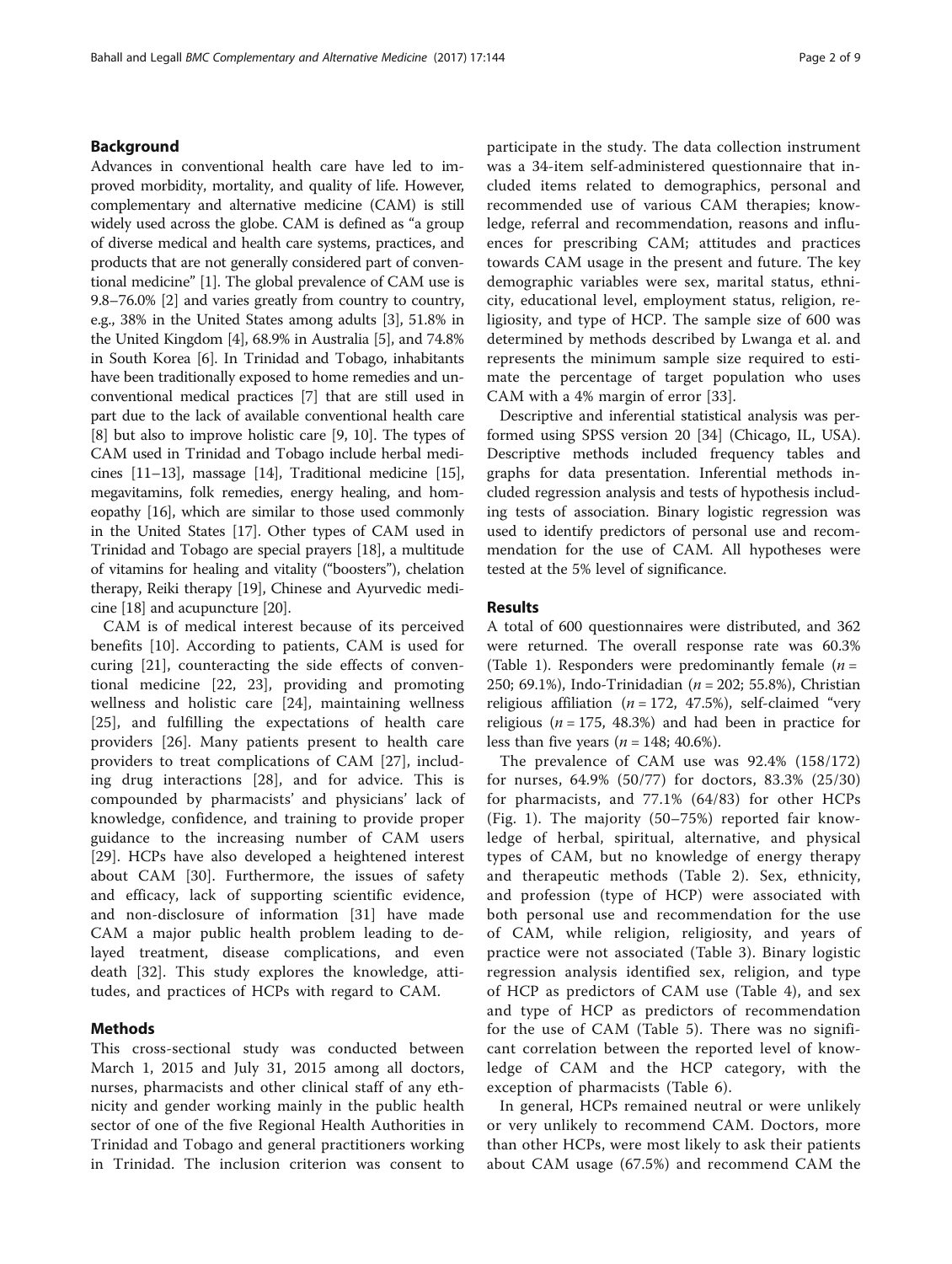| Variable              | Type of health care provider |            |            |           |            |  |  |  |  |
|-----------------------|------------------------------|------------|------------|-----------|------------|--|--|--|--|
|                       | Doctor<br>n(%)               | Nurse      | Pharmacist | Other     | Total      |  |  |  |  |
| Response rate         | 77(21.3)                     | 172 (47.5) | 30 (8.3)   | 83 (22.9) | 362 (60.3) |  |  |  |  |
| Gender                |                              |            |            |           |            |  |  |  |  |
| Male                  | 45 (58.4)                    | 10(5.8)    | 12 (40.0)  | 45 (54.2) | 112 (30.9) |  |  |  |  |
| Female                | 32 (41.6)                    | 162 (94.2) | 18 (60.0)  | 38 (45.8) | 250 (69.1) |  |  |  |  |
| Years of practice     |                              |            |            |           |            |  |  |  |  |
| < 5                   | 43 (55.8)                    | 49 (25.8)  | 20 (66.7)  | 35 (42.7) | 148 (40.6) |  |  |  |  |
| $5 - 10$              | 8 (10.4)                     | 46 (26.7)  | 3(10.0)    | 10(12.2)  | 67 (18.5)  |  |  |  |  |
| $11 - 20$             | 4(5.2)                       | 20 (11.6)  | 4(13.3)    | 9(11.0)   | 37 (10.2)  |  |  |  |  |
| $21 - 30$             | 7(9.1)                       | 16 (9.3)   | 2(6.7)     | 8(9.8)    | 33 (9.1)   |  |  |  |  |
| $31 - 40$             | 13 (16.9)                    | 28 (16.3)  | 0(0.0)     | 13 (15.9) | 54 (14.9)  |  |  |  |  |
| >40                   | 2(2.6)                       | 13(7.6)    | 1(3.3)     | 7(8.5)    | 23 (6.4)   |  |  |  |  |
| Ethnicity             |                              |            |            |           |            |  |  |  |  |
| Afro-Trinbagonian     | 11(14.3)                     | 63 (36.8)  | 1(3.3)     | 8(9.6)    | 83 (22.9)  |  |  |  |  |
| Indo-Trinbagonian     | 50 (64.9)                    | 72 (42.1)  | 28 (80.0)  | 56 (67.5) | 202 (55.8) |  |  |  |  |
| Mixed                 | 11(14.3)                     | 33 (19.3)  | 4(13.3)    | 14 (16.9) | 62 (17.1)  |  |  |  |  |
| Other                 | 5(6.5)                       | 3(1.8)     | 1(3.3)     | 5(6.0)    | 15(4.2)    |  |  |  |  |
| Religious affiliation |                              |            |            |           |            |  |  |  |  |
| None                  | 1(1.6)                       | 10(7.2)    | 0(0.0)     | 3(4.4)    | 14(3.9)    |  |  |  |  |
| Islamism              | 9(14.8)                      | 8(5.8)     | 6(21.6)    | 5(7.4)    | 28 (7.8)   |  |  |  |  |
| Hinduism              | 22(36.1)                     | 21(21.0)   | 7(30.4)    | 18 (26.5) | 76 (21.0)  |  |  |  |  |
| Christianity          | 29 (47.5)                    | 91 (65.9)  | 10(43.5)   | 42 (61.8) | 172 (47.5) |  |  |  |  |
| Religiosity           |                              |            |            |           |            |  |  |  |  |
| Not religious         | 12(16.7)                     | 20 (11.8)  | 1(3.3)     | 9(10.8)   | 42 (11.6)  |  |  |  |  |
| Not very religious    | 22 (30.6)                    | 59 (34.9)  | 14 (46.7)  | 31 (37.3) | 126 (34.8) |  |  |  |  |
| Very religious        | 33 (45.8)                    | 87 (51.5)  | 15 (50.0)  | 40 (48.2) | 175 (48.3) |  |  |  |  |
| Extremely religious   | 5(6.9)                       | 3(1.8)     | 0(0.0)     | 3(3.6)    | 11(3.0)    |  |  |  |  |

<span id="page-2-0"></span>Table 1 Frequency distribution of selected demographics per type of health care provider<sup>a</sup>

<sup>a</sup>Excludes non-responses

Data are the number (percentage)

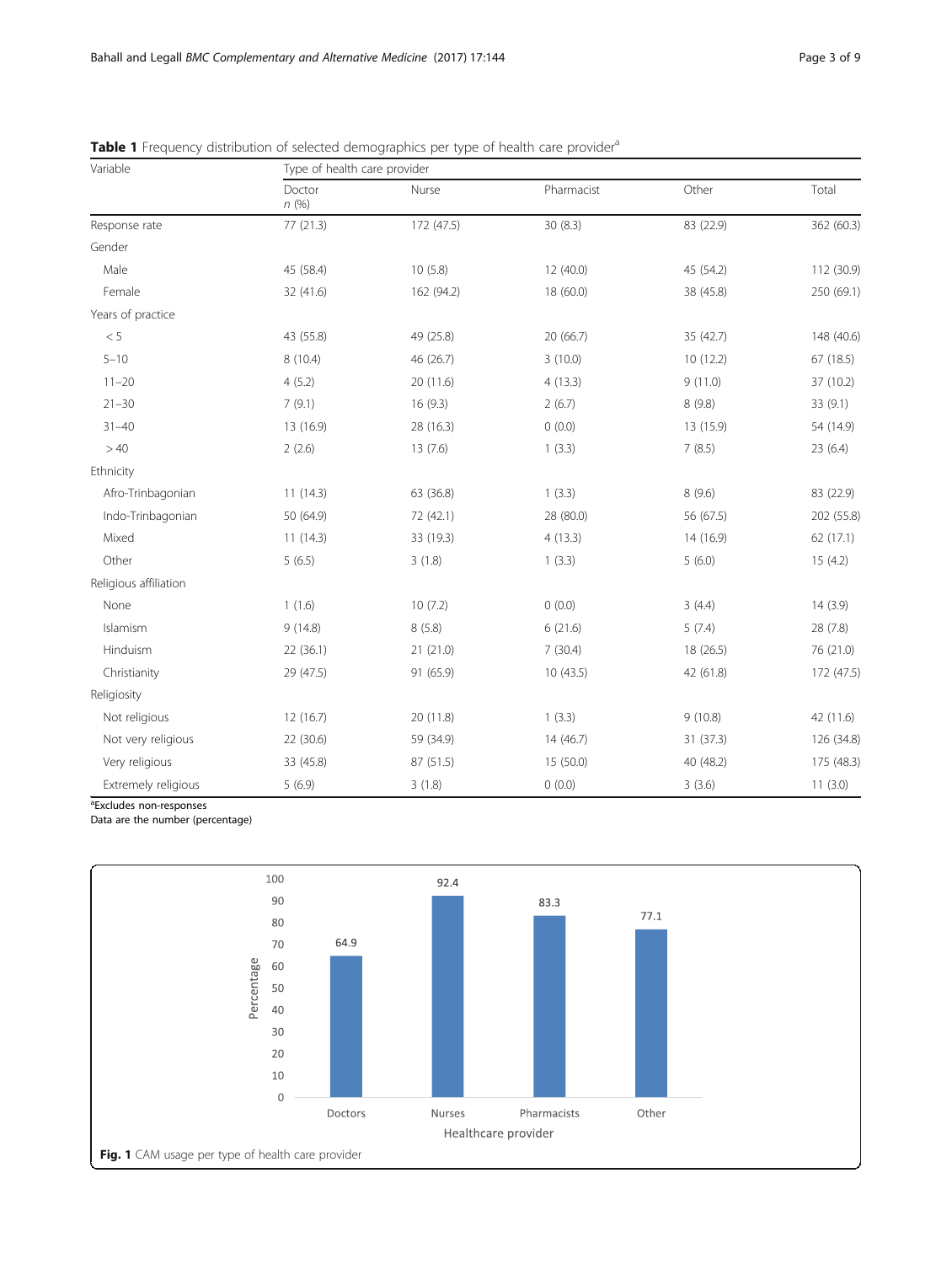| CAM method               |                 |                |                   |                     |                  |                |                     |
|--------------------------|-----------------|----------------|-------------------|---------------------|------------------|----------------|---------------------|
| Health care provider     | Knowledge level | Herbal<br>n(%) | Spiritual<br>n(%) | Alternative<br>n(%) | Physical<br>n(%) | Energy<br>n(%) | Therapeutic<br>n(%) |
| Doctors $(n = 77)$       | None            | 4(5.2)         | 18 (23.4)         | 34 (44.2)           | 14 (18.2)        | 53 (68.8)      | 56 (72.7)           |
|                          | Fair            | 59 (76.6)      | 50 (64.9)         | 33 (42.9)           | 49 (63.6)        | 17(22.1)       | 16(20.8)            |
|                          | Adequate        | 14 (18.2)      | 9(11.7)           | 10(13.0)            | 14 (18.2)        | 7(9.1)         | 5(6.5)              |
| Nurses $(n = 172)$       | None            | 10(5.8)        | 25(15.1)          | 72 (41.9)           | 33 (19.2)        | 111(64.5)      | 107(62.2)           |
|                          | Fair            | 87 (50.6)      | 113(65.7)         | 84 (48.8)           | 93 (54.1)        | 50(29.1)       | 56 (32.6)           |
|                          | Adequate        | 75 (43.6)      | 33 (19.2)         | 16(9.3)             | 46 (26.7)        | 11(6.4)        | 9(5.2)              |
| Pharmacists ( $n = 30$ ) | None            | 0(0.0)         | 9(30.0)           | 7(23.3)             | 5(16.7)          | 22(73.3)       | 20(66.7)            |
|                          | Fair            | 16(53.3)       | 19(63.3)          | 21(70.0)            | 22(73.3)         | 8(26.7)        | 10(33.3)            |
|                          | Adequate        | 14 (46.7)      | 2(6.7)            | 2(6.7)              | 3(10.0)          | 0(0.0)         | 0(0.0)              |
| Others $(n = 83)$        | None            | 3(3.6)         | 18(21.7)          | 35 (42.2)           | 19 (22.9)        | 55 (66.3)      | 58 (69.9)           |
|                          | Fair            | 58 (69.9)      | 51(61.4)          | 41 (49.4)           | 46 (55.4)        | 21(25.3)       | 20(24.1)            |
|                          | Adequate        | 22(26.5)       | 14 (16.9)         | 7(8.4)              | 18 (21.7)        | 7(8.4)         | 5(6.0)              |

<span id="page-3-0"></span>Table 2 Reported level of knowledge of locally used CAM methods per type of health care provider

CAM complementary and alternative medicine

Data are the number (percentage)

least (26%). On the other hand, a greater proportion of pharmacists initiated discussion on CAM (46.7%) and recommended CAM (50.0%) (Fig. [2\)](#page-5-0). A small percentage of nurses and pharmacists (<10%) were more likely to refer patients to a CAM practitioner (Fig. [3\)](#page-5-0). When confronted by CAM users regarding side effects or experiences about CAM, most HCPs (>50%) remained neutral and did not offer an opinion on CAM use (Table [7](#page-6-0)).

Doctors (51.9%), nurses (43.0%), pharmacists (63.3%), and other HCPs (43.4%) said that combination therapy is superior to Conventional Medicine alone. HCPs believed that combination therapy increases patient satisfaction and assists in fighting illness (Table [8](#page-6-0)). The superiority of CAM, including greater satisfaction, ability to fight illness, and promotion of health and

wellbeing, was supported mainly by pharmacists. HCPs, particularly doctors and nurses, feel the future lies in integrative medicine combining conventional medicine and evidence-based CAM (Table [9\)](#page-6-0). Less than 10% of HCPs said conventional medicine should be used alone, and 12–26% said conventional medicine and CAM should be used at the discretion of the HCP.

### **Discussion**

#### Personal usage and prescribing practices

In this study, the overall prevalence of CAM use among HCPs was high (82.3%): nurses (92.4%), pharmacists (83.3%), other HCPs (82.3%), and doctors (64.9%). These are quite high rates considering HCP's training in evidence-based medicine. However, such prevalence rates are similar to those of other countries with folk

| Table 3 Results of chi-square tests of association with personal |  |
|------------------------------------------------------------------|--|
| use of CAM and recommendation for the use of CAM                 |  |

|                                 | Personal use of CAM |                |        | Recommendation for the<br>use of CAM |               |        |
|---------------------------------|---------------------|----------------|--------|--------------------------------------|---------------|--------|
| Variable                        |                     | df             | р      |                                      | df            | р      |
| Sex                             | 22.16               |                | ≤0.001 | 23.81                                |               | ≤0.001 |
| Ethnicity                       | 7.42                | $\mathfrak{D}$ | 0.024  | 6.74                                 | $\mathcal{P}$ | 0.024  |
| Religion                        | 15.16               | $\overline{4}$ | 0.004  | 4.619                                | 4             | 0.329  |
| Religiosity                     | 5.5                 | 3              | 0.138  | 1.5                                  | 3             | 0.681  |
| Type of health<br>care provider | 19.07               | 3              | ≤0.001 | 24.91                                | 3             | ≤0.001 |
| Years of practice               | 10.72               | 5              | 0.057  | 6.54                                 | 5             | 0.257  |

CAM complementary and alternative medicine

Table 4 Binary logistic regression analysis of personal use of CAM

|                                 |           |       | 95% CI |       |
|---------------------------------|-----------|-------|--------|-------|
|                                 | <b>OR</b> | р     | Lower  | Upper |
| Years of practice               | 0.927     | 0.414 | 0.772  | 1.113 |
| Sex                             | 2.452     | 0.010 | 1.245  | 4.830 |
| Ethnicity                       | 1.231     | 0.087 | 0.970  | 1.562 |
| Religion                        | 1.351     | 0.029 | 1.032  | 1.769 |
| Religiosity                     | 1.276     | 0.188 | 0.887  | 1.835 |
| Type of health<br>care provider | 0.854     | 0.015 | 0.753  | 0.970 |

CAM complementary and alternative medicine, CI confidence interval, OR odds ratio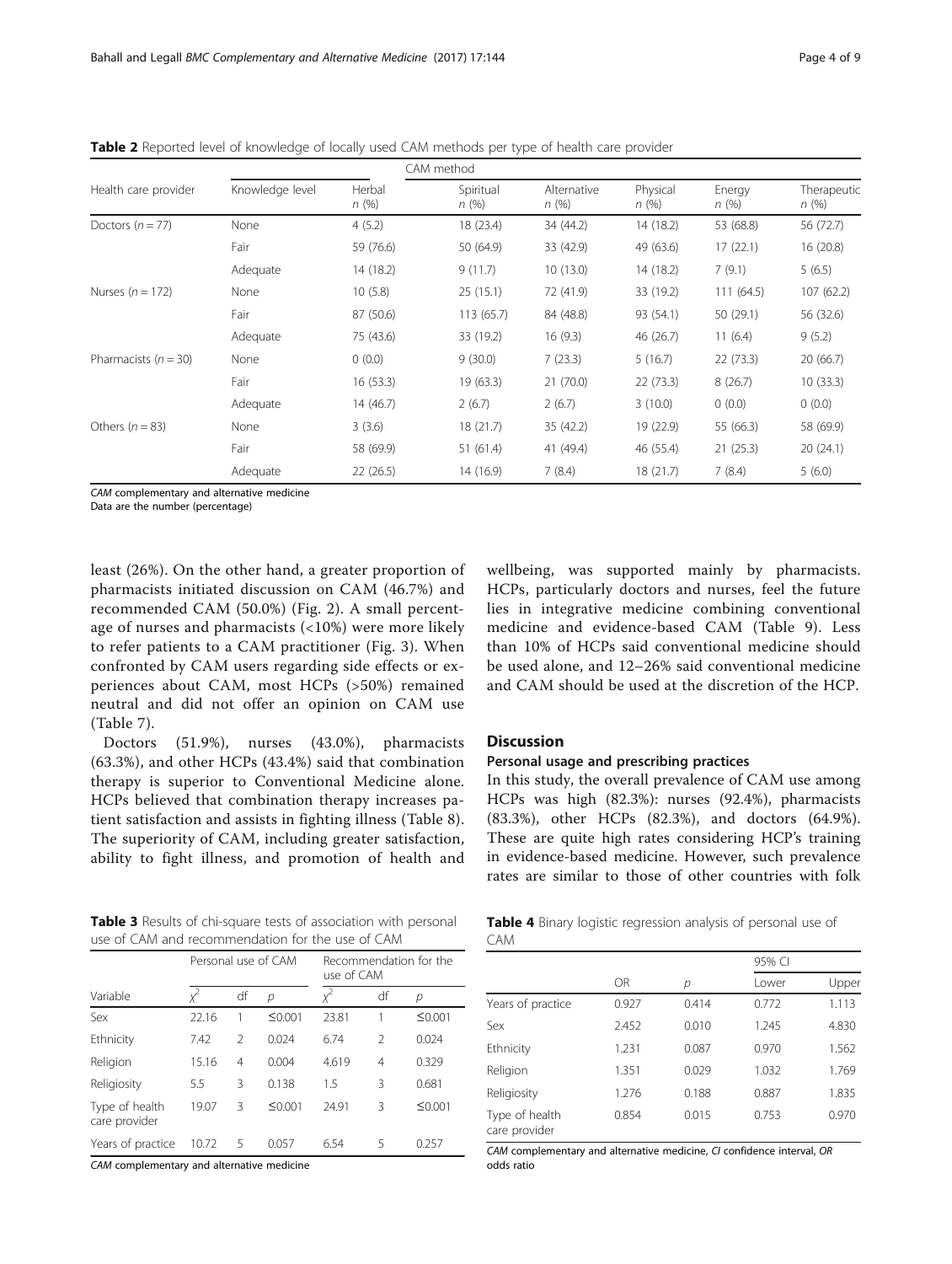<span id="page-4-0"></span>Table 5 Binary logistic regression analysis of recommendation for the use of CAM

|                              |       |       | 95% CI |        |  |
|------------------------------|-------|-------|--------|--------|--|
|                              | OR    | р     | Lower  | Upper  |  |
| Years of practice            | 0.889 | 0.340 | 0.669  | 1.132  |  |
| Sex                          | 4.229 | 0.003 | 1.649  | 10.848 |  |
| Ethnicity                    | 0.988 | 0.936 | 0.744  | 1.314  |  |
| Religion                     | 1.259 | 0.216 | 0.874  | 1.813  |  |
| Religiosity                  | 1.004 | 0.988 | 0.616  | 1.636  |  |
| Type of health care provider | 0.854 | 0.023 | 0.746  | 0.978  |  |

CAM complementary and alternative medicine, CI confidence interval, OR odds ratio

medicine tradition: 100% of pharmacy students in Sierra Leone [[35\]](#page-8-0) and 51% of physicians at a paediatric hospital in Mexico [[36\]](#page-8-0). In a previous study in Trinidad, 40.6% of physicians admitted to having used herbs [\[11](#page-7-0)]. Prevalences in developed countries are also quite high: 36 and 12% among nurses and doctors, respectively, in Norway [\[37](#page-8-0)] and 40% [\[29](#page-7-0)] and 76% [\[38](#page-8-0)] among healthcare workers in two US studies. Predictors of CAM were found to be sex, religion, and HCP category. Spirituality and religiousness were found as predictors in other studies [\[39](#page-8-0)].

#### CAM recommendation

Despite the high HCP usage (Fig. [2](#page-5-0)), only 26% of doctors recommended its usage. Wide variations exist between personal use of CAM and CAM recommendation. Similar to our study, Maha and Shaw found that most HCPs who use CAM personally, do not recommend it [\[40](#page-8-0)]. Clement et al. found that 40.6% of physicians have used herbs but only 27.1% recommended them to their patients [[11\]](#page-7-0). HCPs, particularly doctors, may feel reluctant to prescribe CAM because of insufficient knowledge and evidence to justify CAM prescription, and ethical and legal obligations to patients. It may be difficult to justify the use of CAM (chelation therapy to dissolve plaques in CAD, boosters to improve strength and vitality, or herbs for cancer

treatment) in the presence of well-tested conventional medicine, and when CAM is reported as unsafe and ineffective [[41\]](#page-8-0) by some physicians (18.5%). This is in contrast to other studies that found that physicians who used CAM previously are more likely to recommend CAM to their patients [[42, 43\]](#page-8-0).

Doctors particularly felt that recommendations should be based on evidence-based guidelines, as in other studies [[44, 45\]](#page-8-0). The perceived safety and its feature as a natural product by pharmacists made them more likely to prescribe CAM [\[46](#page-8-0)]. This may contribute to the 50% of pharmacists who recommended CAM in our study.

#### Education and knowledge

The majority of doctors (84.4%), nurses (83.1%), and pharmacists (83.3%) felt that medical practitioners should be more educated on CAM. The desire to learn about CAM goes beyond curiosity and information but to acquire the knowledge to treat complications and drug interactions [\[27](#page-7-0)] and to communicate effectively with patients about CAM [[47](#page-8-0)]. Physicians were generally more interested in learning about CAM therapies, while nurses regarded it as less important to have knowledge about CAM in comparison to other HCPs. Nonetheless, more than twice as many nurses (43.6%) and pharmacists  $(46.7%)$  as doctors  $( $20\%$ )$  reported to have adequate knowledge of herbal CAM.

#### CAM communication

Our study reveals that when confronted by CAM users on medical issues, the majority of doctors (50.6%) and nurses (52.6%) remain neutral or non-committal. This is despite the benefits and importance of communication between patients and doctors [\[48](#page-8-0)]. This may result from their inexperience or incompetence [[30,](#page-7-0) [49](#page-8-0)] or lack of knowledge as was found in this study. Despite the multiple concerns, few doctors are prepared to listen to patients on CAM usage [\[48](#page-8-0), [50](#page-8-0)]. Patients are, therefore, left unmonitored by professionals compromising safety and effectiveness of CAM therapies as in Trinidad.

Table 6 Correlation between reported knowledge of CAM and knowledge of specific CAM therapies/methods)

| Health care<br>provider | CAM method               |                          |                               |                          |                          |                          |  |  |  |  |
|-------------------------|--------------------------|--------------------------|-------------------------------|--------------------------|--------------------------|--------------------------|--|--|--|--|
|                         | Herbal<br>r (p)          | Spiritual<br>· (p)       | Alternative<br>r ( <i>p</i> ) | Physical<br>r $(p)$      | Energy<br>r $(p)$        | Therapeutic<br>r $(p)$   |  |  |  |  |
| Doctors $(n = 77)$      | $0.481$ ( $\leq 0.001$ ) | $0.587$ ( $\leq 0.001$ ) | $0.618$ ( $\leq 0.001$ )      | $0.518$ ( $\leq 0.001$ ) | $0.482$ ( $\leq 0.001$ ) | $0.507$ ( $\leq 0.001$ ) |  |  |  |  |
| Nurses $(n = 172)$      | $0.199$ ( $\leq 0.001$ ) | 0.181(0.291)             | $0.244$ ( $\leq 0.001$ )      | 0.180(0.018)             | 0.215(0.008)             | 0.195(0.010)             |  |  |  |  |
| Pharmacists $(n = 30)$  | 0.129(0.496)             | 0.163(0.389)             | 0.247(0.188)                  | 0.345(0.062)             | 0.179(0.343)             | 0.174(0.359)             |  |  |  |  |
| Others $(n = 83)$       | $0.424$ ( $\leq 0.001$ ) | $0.385$ ( $\leq 0.001$ ) | 0.359(0.001)                  | $0.392$ ( $\leq 0.001$ ) | $0.431$ ( $\leq 0.001$ ) | $0.451$ ( $\leq 0.001$ ) |  |  |  |  |

CAM complementary and alternative medicine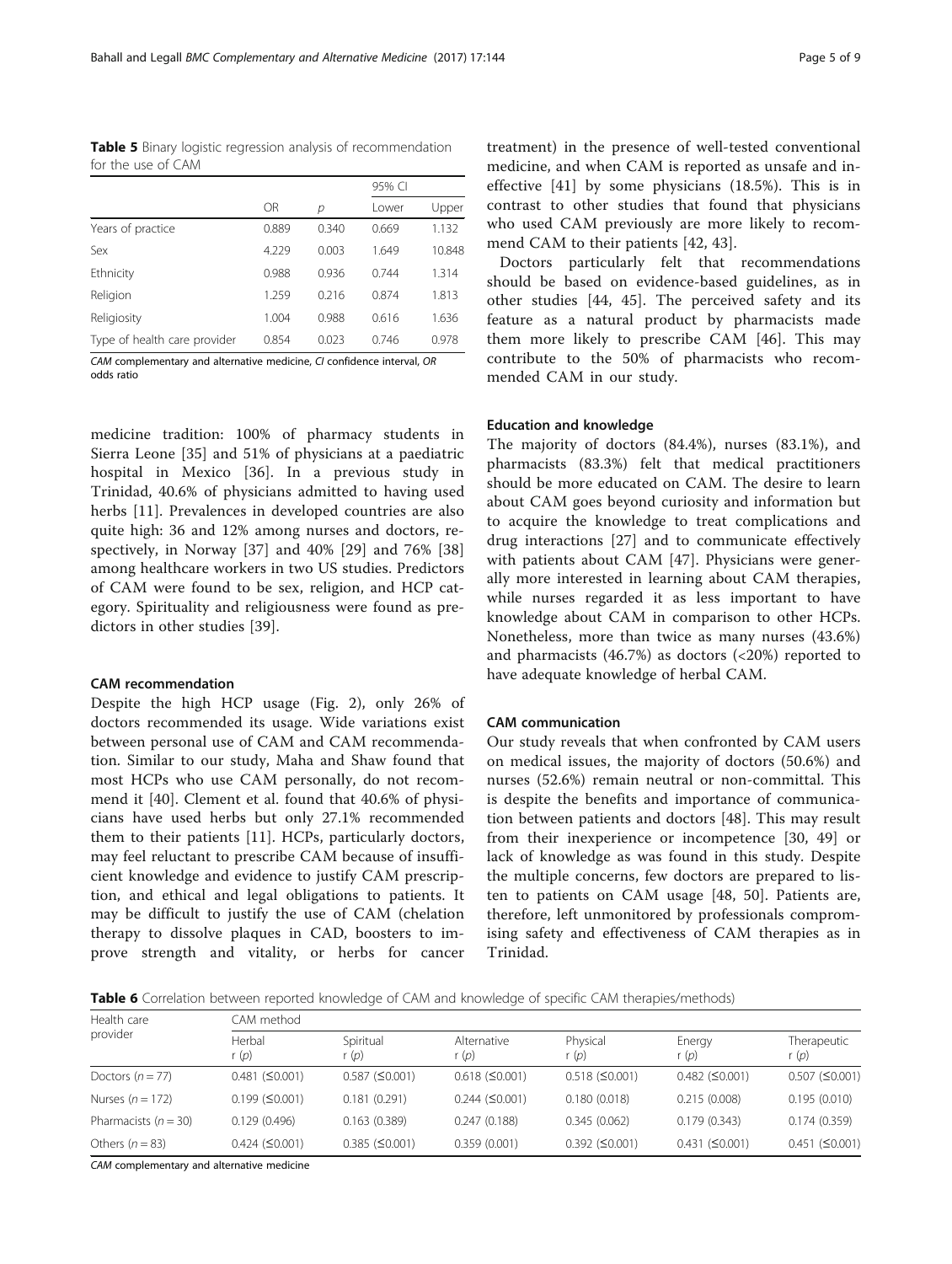<span id="page-5-0"></span>

#### CAM usage

At least 81.8% of doctors, 82.6% of nurses, and 83.3% of pharmacists felt that CAM should be tried and scientifically tested before usage. A substantial percentage of doctors (44.2%) also felt it should be placed in a drug formulary. Most HCPs (doctors (61%), nurses (42.4%), pharmacists (53.3%), and other HCPs (67.1%)) believe that conventional medicine and evidenced based CAM should be integrated. Less than 35% of HCPs felt that the combination of treatment should be at the doctors or patients' discretion while a small but significant percentage of doctors (10.4%), nurses (3.5%), pharmacists (6.7%) and other HCPs (3.7%) felt CM should be used alone.

#### Future perspectives

The patients' perceived benefits of CAM in holistic care [[51](#page-8-0)–[53\]](#page-8-0), longevity [[54\]](#page-8-0), quality of life [[10\]](#page-7-0), as well assisting in the counteracting or destroying side effects of CM [[22,](#page-7-0) [55\]](#page-8-0) have encouraged its usage. Though Marusic's statement, "there is no sound proof of CAM effectiveness, no hypotheses on the mechanisms of

their action, nor scientific reports testing them" [\[56](#page-8-0)] is contentious, there is a lack of evidence for most CAM. Our study revealed that healthcare providers prefer evidence based guidelines (EBG) of CAM for its recommendation. Controlled studies to determine outcomes such as health-related quality of life and additional outcomes related to whole-person health—physical, mental, social, and spiritual should be encouraged and emphasised [[57\]](#page-8-0). Doctors are also concerned about "safety, lack of proof that therapies work, inadequate knowledge and experience with CAM among doctors and absence of statutory regulation for most therapies" [[58, 59](#page-8-0)], thus making efforts to ensure safety, efficacy, and quality; access; and rational CAM use [\[60](#page-8-0)]. Participants of the study believe that the future of therapeutics lies in integrative medicine (Conventional Medicine and evidence-based CAM) as was also pointed out by Dobos [[61\]](#page-8-0).

This study has some limitations. First, the sample was not randomized; however, the questionnaires were distributed widely to nurses, doctors, and pharmacists across different departments and locations. Second,

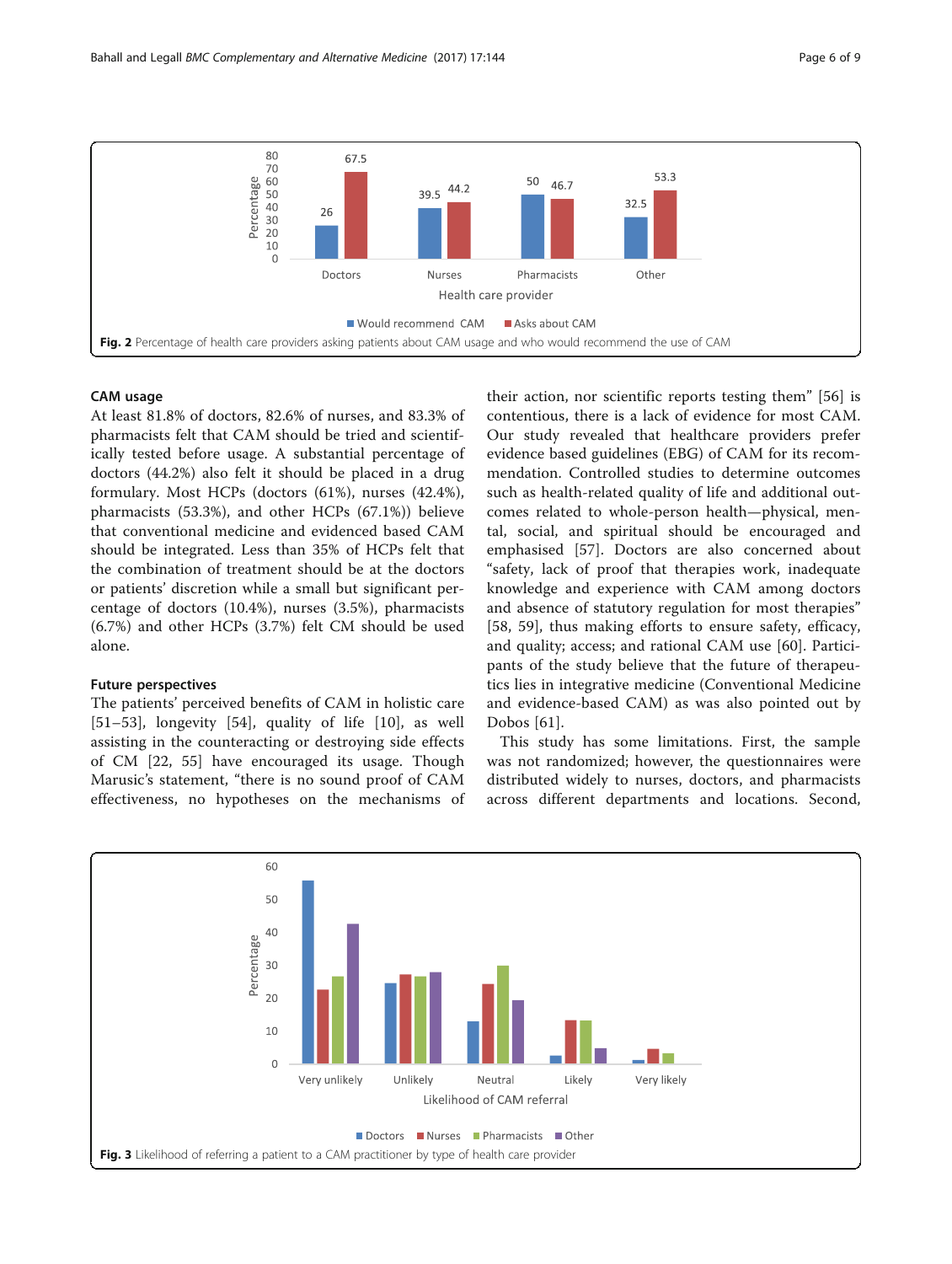|                        | Ignored patient | Recommended CAM | Remained neutral | Prescribed CAM and CM | Other     | No response |
|------------------------|-----------------|-----------------|------------------|-----------------------|-----------|-------------|
| Doctors $(n = 77)$     | 1(1.3)          | 15 (19.5)       | 39 (50.6)        | 8(10.4)               | 9(11.7)   | 5(6.5)      |
| Nurses $(n = 172)$     | 3(1.5)          | 8(8.2)          | 90 (52.6)        | 22 (12.9)             | 18(10.5)  | 24(14.0)    |
| Pharmacists $(n = 30)$ | (0.0)           | 2(6.7)          | 11(36.7)         | 9(30.0)               | 5(16.7)   | 3(10.0)     |
| Others $(n = 83)$      | 3(3.6)          | 12 (14.5)       | 40 (48.2)        | 9(10.8)               | 13 (15.7) | 6(7.2)      |

<span id="page-6-0"></span>**Table 7** Attitudes of health care providers towards CAM users:  $n$  (%)

CAM complementary and alternative medicine, CM conventional medicine

Data are the number (percentage)

the sample was too small for subgroup analysis. Third, answers depended on memory recall, which may introduce bias. The sample, though comprising a group of experts, is influenced both from their heritage of centuries of traditional medicine from fore parents from Africa and India as well as modern day exposure to Chinese, Ayurvedic, and western (USA) and South American medicine. While the findings

Table 8 Attitudes towards CAM: n (%)

|                                                                                                         | Doctors<br>$(n = 77)$ | Nurses<br>$(n = 172)$          | Pharmacists<br>$(n = 30)$ | Others<br>$(n = 83)$ |
|---------------------------------------------------------------------------------------------------------|-----------------------|--------------------------------|---------------------------|----------------------|
| Practicing with<br>knowledge of CAM and<br>CM is superior to<br>practicing with only<br>knowledge of CM | 40 (51.9)             | 74 (30.0)                      | 19 (63.3)                 | 36 (43.4)            |
| Incorporation of CAM<br>therapies can result in<br>increased patient<br>satisfaction                    |                       | 43 (55.8) 100 (58.1) 21 (70.0) |                           | 53 (63.9)            |
| CAM therapies can assist<br>in fighting illness                                                         |                       | 40 (51.9) 103 (59.9) 19 (63.3) |                           | 49 (59.0)            |
| CAM therapies can<br>promote general health<br>and wellness                                             | 48 (62.3)             | 110 (64.0) 21 (70.0)           |                           | 53 (63.9)            |
| Medical practitioners<br>should be more educated<br>in the use of CAM                                   |                       | 65 (84.4) 43 (83.1)            | 25 (83.3)                 | 63 (75.9)            |
| Would support<br>incorporation of CAM in<br>the medical curriculum                                      | 53 (68.8)             | 126 (73.3                      | 23(76.7)                  | 55 (63.3)            |
| Incorporation of CAM<br>therapies into the into the<br>health care system would<br>enhance patient care |                       | 46 (59.1) 126 (73.3) 18 (60.0) |                           | 52 (62.7)            |
| Would support CAM<br>being introduced in a<br>drug formulary                                            |                       | 34 (44.2) 117 (60.8) 16 (53.3) |                           | 38 (45.8)            |
| Research on the efficacy<br>and safety of CAM should<br>be performed                                    |                       | 63 (81.8) 142 (82.6) 25 (83.3) |                           | 66 (75.9)            |
| Provision of wellness<br>centres using CAM and<br>CM would benefit<br>patients                          | 48 (62.3)             | 132 (76.7) 22 (73.3)           |                           | 61(74.4)             |

CAM complementary and alternative medicine, CM conventional medicine Data are the number (percentage)

may be unique to Trinidad, patients' characteristics and CAM practices are similar to other countries and these findings can be generalised to other HCPs in other countries.

# Conclusions

The prevalence of CAM use among HCPs in Trinidad and Tobago was high (82.3%). CAM use was more prevalent among nurses, followed by pharmacists, doctors, and other HCPs. However, knowledge about CAM was low, particularly among doctors, and the majority was reluctant to recommend CAM and to refer patients to a CAM practitioner. Sex, ethnicity, and type of HCP were associated with both personal use and recommendation for the use of CAM. Predictors of CAM use were sex, religion, and profession; predictors of recommendation for the use of CAM were sex and profession. Pharmacists, followed by doctors, other HCPs, and nurses, feel combination therapy is superior to CM alone. HCPs, particularly doctors and nurses, feel the future lies in integrative medicine combining Conventional Medicine and evidence-based CAM. Only a small percentage of HCPs feel CM should be used alone. There was inadequate communication with HCPs, leaving patients largely unsupervised and unmonitored by medical personnel.

| <b>Table 9</b> How respondents see the future of CAM in medical |  |  |  |  |
|-----------------------------------------------------------------|--|--|--|--|
| practice: $n$ (%)                                               |  |  |  |  |

| $P^1$                                                   |                       |                                         |             |                      |
|---------------------------------------------------------|-----------------------|-----------------------------------------|-------------|----------------------|
|                                                         | Doctors<br>$(n = 77)$ | <b>Nurses</b><br>$(n = 172)$ $(n = 30)$ | Pharmacists | Others<br>$(n = 83)$ |
| CM alone                                                | 8(10.4)               | 6(3.5)                                  | 2(6.7)      | 3(3.6)               |
| CM and CAM at the<br>patient's discretion               | 9(11.7)               | $40(23.3)$ $2(6.7)$                     |             | 7(8.4)               |
| CM and CAM at the<br>doctor's discretion                |                       | $11(14.3)$ 31 (18.0) 8 (26.7)           |             | 10 (12.0)            |
| CM and evidence-based<br>CAM as integrative<br>medicine |                       | 47 (61.0) 73 (42.4) 16 (53.3)           |             | 55 (66.3)            |
| No response                                             | 2(2.6)                | $22(12.8)$ 2 (6.7)                      |             | 7(8.4)               |
|                                                         |                       |                                         |             |                      |

CAM complementary and alternative medicine, CM conventional medicine Data are the number (percentage)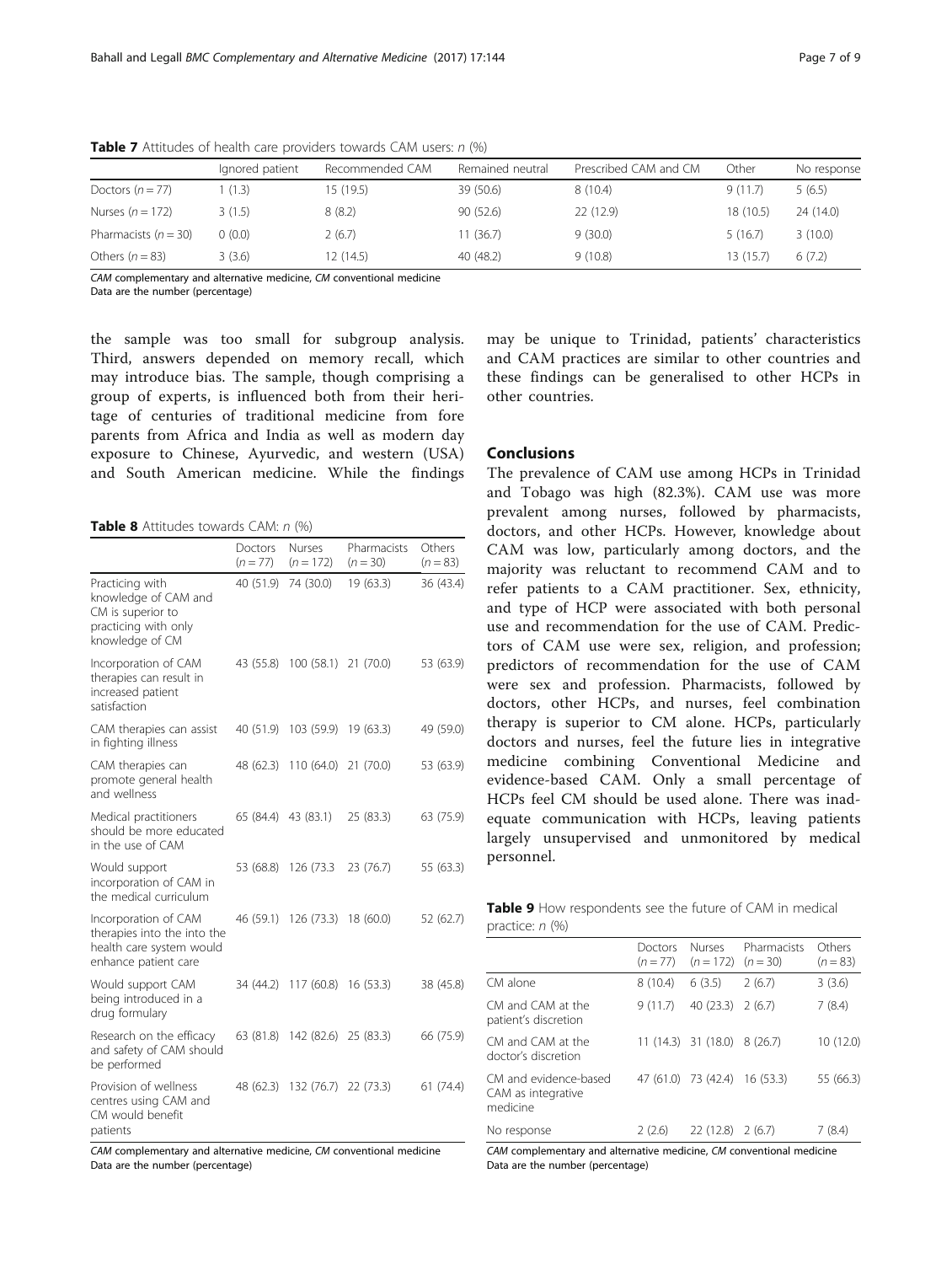#### <span id="page-7-0"></span>Abbreviations

CAM: Complementary and alternative medicine; CM: Conventional medicine; HCP: Health care provider; NCCAM: National centre for complementary and alternative medicine; WHO: World Health Organization

#### Acknowledgements

We would like to thank Caroline Changoor (fourth year medical student) for her help with data collection. We would also like to thank all participants for giving their time to complete the questionnaire.

#### Funding

Not applicable.

#### Availability of data and materials

The data that support the findings of this study are available from the corresponding authors on request.

#### Authors' contributions

MB designed the study, collected the data or supervised data collection, and wrote the manuscript. GL assisted in the design of the study and performed the statistical analysis. All authors read and approved the final manuscript.

#### Authors' information

MB is a Specialist Medical Officer and Consultant Physician at San Fernando Hospital (San Fernando, Trinidad and Tobago) and a lecturer at the School of Medicine and Arthur Lok Jack Graduate School of Business at the University of the West Indies (Mt. Hope, Trinidad and Tobago). GL is a lecturer in statistics at the University of the West Indies (St. Augustine, Trinidad and Tobago).

#### Competing interests

The authors declare that they have no competing interests.

#### Consent for publication

Not applicable.

#### Ethics approval and consent to participate

This study received ethical approval from the Ethics Committee of South– West Regional Health Authority on 28<sup>th</sup> September 2014. All participants gave their consent to participate in the study.

#### Author details

<sup>1</sup>School of Medicine and Arthur Lok Jack Graduate School of Business, University of the West Indies, St. Augustine, Trinidad and Tobago. <sup>2</sup>University of the West Indies, St. Augustine, Trinidad and Tobago. <sup>3</sup>House #57 LP 62, Calcutta Road Number 3, McBean, Couva, Trinidad, Trinidad and Tobago.

#### Received: 17 September 2016 Accepted: 28 February 2017 Published online: 08 March 2017

#### References

- 1. National Center for Complementary and Alternative Medicine (NCCAM). Strategic object 3: increase understanding of 'real world' patterns and outcomes of CAM use and its integration into health care and health promotion. [http://nccam.nih.gov/about/plans/2011/objective3.html.](http://nccam.nih.gov/about/plans/2011/objective3.html) Accessed 26 Feb 2015.
- 2. Harris PE, Cooper KL, Relton C, Thomas KJ. Prevalence of complementary and alternative medicine (CAM) use by the general population: a systematic review and update. Int J Clin Pract. 2012;66:924–39.
- Barnes PM, Bloom B, Nahin R. Complementary and alternative medicine use among adults and children: United States, 2007. Natl Health Stat Report. 2008;12:1–23.
- 4. Posadzki P, Watson LK, Alotaibi A, Ernst E. Prevalence of use of complementary and alternative medicine (CAM) by patients/consumers in the UK: systematic review of surveys. Clin Med. 2013;13:126–31.
- Xue CC, Zhang AL, Lin V, Da Costa C, Story DF. Complementary and alternative medicine use in Australia: a national population-based survey. J Altern Complement Med. 2007;13:643–50.
- Ock SM, Choi JY, Cha YS, Lee J, Chun MS, Huh CH, et al. The use of complementary and alternative medicine in a general population in South Korea: results from a national survey in 2006. J Korean Med Sci. 2009;24:1–6.
- 7. Clement Y. Limited clinical evidence to support the integration of Caribbean herbs into conventional medicine. Focus Altern Complement Ther. 2011;16:289–92.
- Moyne L, Stubbs R, Crowdy RE, Citrine W, Mackinnon P, Blacklock MG, et al. West India royal commission report. London: Her Majesty's Stationery Office; 1945 (Command 6607).
- 9. Bahall M. Complementary and alternative medicine usage among cardiac patients: a descriptive study. BMC Complement Altern Med. 2015;15:100.
- 10. Bahall M, Edwards M. Perceptions of complementary and alternative medicine among cardiac patients in South Trinidad: a qualitative study. BMC Complement Altern Med. 2015;15:99.
- 11. Clement YN, Williams AF, Khan K, Bernard T, Bhola S, Fortuné M, et al. A gap between acceptance and knowledge of herbal remedies by physicians: the need for educational intervention. BMC Complement Altern Med. 2005;5:20.
- 12. Clement YN, Baksh-Comeau YS, Seaforth CE. An ethnobotanical survey of medicinal plants in Trinidad. J Ethnobiol Ethnomed. 2015;11:67. doi:[10.1186/](http://dx.doi.org/10.1186/s13002-015-0052-0) [s13002-015-0052-0.](http://dx.doi.org/10.1186/s13002-015-0052-0)
- 13. Mahabir D, Gulliford MC. Use of medicinal plants for diabetes in Trinidad and Tobago. Pan Am J Public Health. 1997;1:174–9.
- 14. Fraser M. Getting massage therapy. Trinidad Express Newspapers. 2014. [http://www.trinidadexpress.com/featured-news/Getting-massage-therapy-](http://www.trinidadexpress.com/featured-news/Getting-massage-therapy-265979541.html)[265979541.html.](http://www.trinidadexpress.com/featured-news/Getting-massage-therapy-265979541.html) Accessed 16 Jan 2017.
- 15. Age old techniques for present day ailments. Trinidad Express Newspaper. 2012. [http://www.trinidadexpress.com/featured-news/Age\\_old\\_\\_techniques\\_for\\_](http://www.trinidadexpress.com/featured-news/Age_old__techniques_for_present_day__ailments-138303564.html) [present\\_day\\_\\_ailments-138303564.html.](http://www.trinidadexpress.com/featured-news/Age_old__techniques_for_present_day__ailments-138303564.html) Accessed 16 Jan 2017.
- 16. Ramcharitar R. News from the homeopathic front. The Trinidad Guardian Newspaper. 2015. [http://www.guardian.co.tt/lifestyle/2015-07-01/news](http://www.guardian.co.tt/lifestyle/2015-07-01/news-homeopathic-front)[homeopathic-front.](http://www.guardian.co.tt/lifestyle/2015-07-01/news-homeopathic-front) Accessed 16 Jan 2017.
- 17. Eisenberg DM, Davis RB, Ettner SL, Appel S, Wilkey S, Rompay MV, et al. Trends in alternative medicine use in the United States, 1990–1997: results of a follow-up national survey. JAMA. 1998;280:1569–75.
- 18. Pattoo CK. Indigenous-Ayurvedic medicine in rural and urban areas of Trinidad and Tobago. 2012.
- 19. Ramsawack AN. Lyn Goddard: With hands for healing. The Trinidad Guardian Newspaper. 2011. [http://www.guardian.co.tt/lifestyle/2011/04/22/](http://www.guardian.co.tt/lifestyle/2011/04/22/lyn-goddard-hands-healing) [lyn-goddard-hands-healing.](http://www.guardian.co.tt/lifestyle/2011/04/22/lyn-goddard-hands-healing) Accessed 16 Jan 2017.
- 20. Clyne KS. Easing pain with Acupuncture. The Trinidad Guardian Newspaper. 2012.<http://www.guardian.co.tt/lifestyle/2012-08-05/easing-pain-acupuncture>. Accessed 17 Jan 2017.
- 21. Arthur K, Belliard JC, Hardin SB, Knecht K, Chen C, Montgomery S. Reasons to use and disclose use of complementary medicine use – an insight from cancer patients. Cancer Clin Oncol. 2013;2:81–92.
- 22. Ernst E. Patient education: complementary and alternative medicine treatments (CAM) for cancer (Beyond the Basics). In: UpToDate®. 2015. [http://](http://www.uptodate.com/contents/complementary-and-alternative-medicine-treatments-cam-for-cancer-beyond-the-basics) [www.uptodate.com/contents/complementary-and-alternative-medicine](http://www.uptodate.com/contents/complementary-and-alternative-medicine-treatments-cam-for-cancer-beyond-the-basics)[treatments-cam-for-cancer-beyond-the-basics.](http://www.uptodate.com/contents/complementary-and-alternative-medicine-treatments-cam-for-cancer-beyond-the-basics) Accessed 6 July 2015.
- 23. Jonas WB. Advising patients on the use of complementary and alternative medicine. Appl Psychophysiol Biofeedback. 2001;26:205–14.
- 24. Mountifield R, Andrews JM, Mikocka-Walus A, Bampton P. Doctor communication quality and friends' attitudes influence complementary medicine use in inflammatory bowel disease. World J Gastroenterol. 2015;21:3663–70.
- 25. Upchurch DM, Rainisch BW. The importance of wellness among users of complementary and alternative medicine: findings from the 2007 national health interview survey. BMC Complement Altern Med. 2015;15:362.
- 26. Wapf V, Busato A. Patients' motives for choosing a physician: comparison between conventional and complementary medicine in Swiss primary care. BMC Complement Altern Med. 2007;7:41.
- 27. Jones V. Risks associated with complementary and alternative medicine (CAM): A brief overview. Science-Based Medicine. 2009[. https://](https://sciencebasedmedicine.org/risks-associated-with-complementary-and-alternative-cam-medicine-a-brief-overview/) [sciencebasedmedicine.org/risks-associated-with-complementary-and](https://sciencebasedmedicine.org/risks-associated-with-complementary-and-alternative-cam-medicine-a-brief-overview/)[alternative-cam-medicine-a-brief-overview/.](https://sciencebasedmedicine.org/risks-associated-with-complementary-and-alternative-cam-medicine-a-brief-overview/) Accessed 9 Jan 2017.
- 28. Tachjian A, Maria V, Jahangir A. Use of herbal products and potential interactions in patients with cardiovascular diseases. J Am Coll Cardiol. 2010; 55:515–25.
- 29. Ventola CL. Current issues regarding complementary and alternative medicine (CAM) in the United States: part 1: the widespread use of CAM and the need for better-informed health care professionals to provide patient counseling. P T. 2010;35:461–8.
- 30. Bjerså K, Stener Victorin E, Fagevik Olsén M. Knowledge about complementary, alternative and integrative medicine (CAM) among